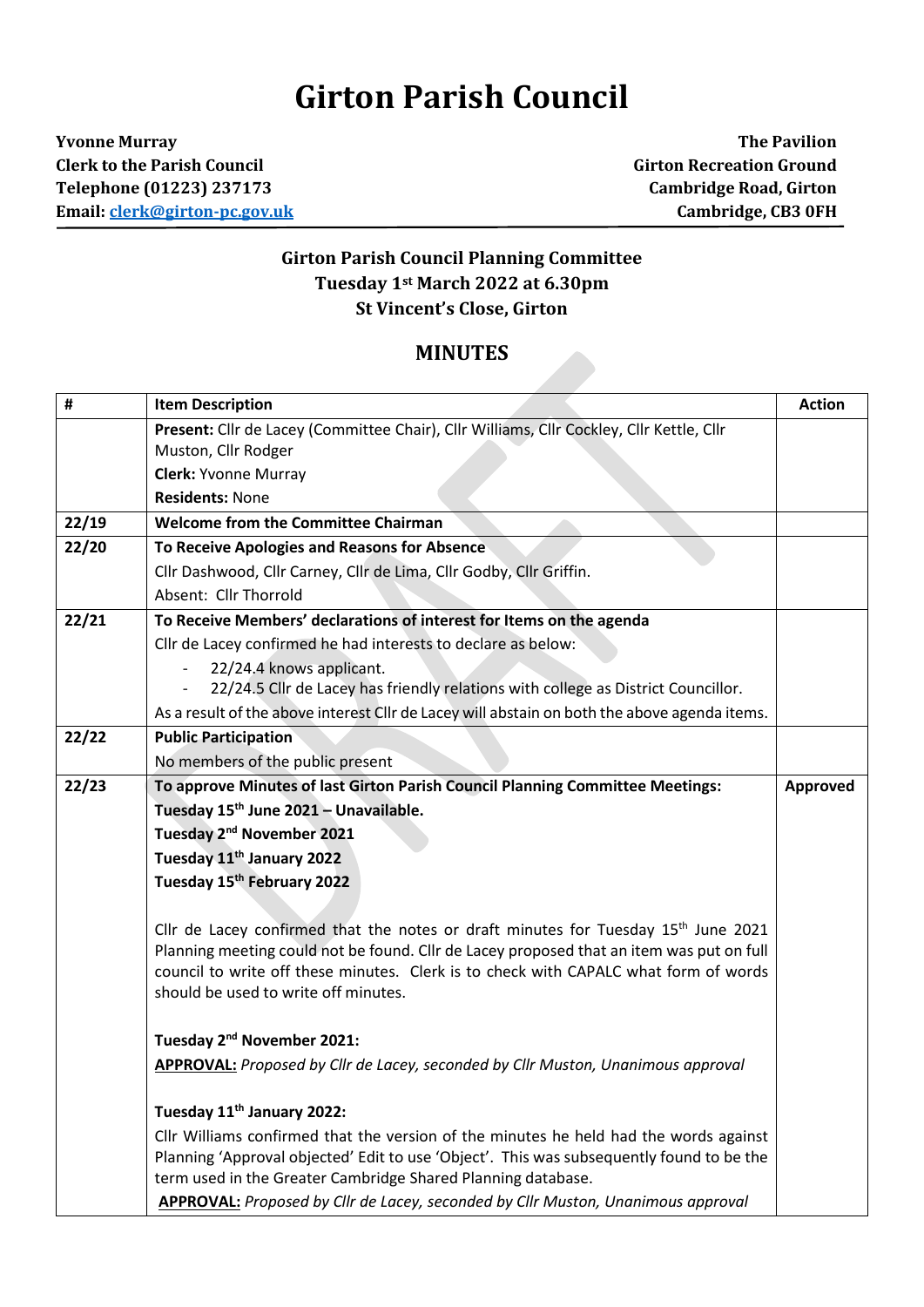| $\pmb{\sharp}$ | <b>Item Description</b>                                                                                                                                              | <b>Action</b>  |
|----------------|----------------------------------------------------------------------------------------------------------------------------------------------------------------------|----------------|
|                | Subject to the above edit.                                                                                                                                           |                |
|                | Tuesday 15th February 2022:                                                                                                                                          |                |
|                | Edit required as per January 11 <sup>th</sup> Minutes.                                                                                                               |                |
|                | APPROVAL: Proposed by Cllr de Lacey, seconded by Cllr Muston, Approved with 2                                                                                        |                |
|                | abstentions. Subject to the above edit.                                                                                                                              |                |
|                |                                                                                                                                                                      |                |
|                | Clerk asked if the Planning Committee wished to publish Parish Council webpages. Cllr                                                                                |                |
|                | de Lacey put the question to the Committee. Cllr Muston confirmed she supported this.                                                                                |                |
|                | Council approved.                                                                                                                                                    |                |
| 22/24          | <b>Planning Applications (for recommendation)</b>                                                                                                                    | See below      |
| 22/24.1        | Single storey side and rear extension. Resubmission of 21/03884/HFUL                                                                                                 | <b>Support</b> |
|                | New Hayes Huntingdon Road Girton CB3 OLH                                                                                                                             |                |
|                | Ref. No: 22/00232/HFUL   Validated: Thu 20 Jan 2022                                                                                                                  |                |
|                |                                                                                                                                                                      |                |
|                | APPROVAL: Proposed by Cllr de Lacey, Seconded by Cllr Williams, unanimous support for                                                                                |                |
|                | Application. Support confirmed in Greater Cambridge Shared Planning database -                                                                                       |                |
|                | 02/03/2022                                                                                                                                                           |                |
|                |                                                                                                                                                                      |                |
|                | <b>DISCUSSION HIGHLIGHTS:</b>                                                                                                                                        |                |
|                | Cllr Rodger highlighted that a neighbour had an objection that the extension was                                                                                     |                |
|                | right up against their fence.                                                                                                                                        |                |
|                | Question on why plan resubmitted. Cllr de Lacey confirmed only was to compare                                                                                        |                |
|                | the plans from this submission against previous.                                                                                                                     |                |
|                | Cllr de Lacey confirmed a condition could be applied if required where there is                                                                                      |                |
|                | building right up to a boundary. Whilst there are good reasons to extend to the<br>boundary, there is no reason for application to be rejected if the extension does |                |
|                | not encroach.                                                                                                                                                        |                |
| 22/24.2        | Loft conversion including hip-to-gable extensions, rear-facing dormer and front-facing                                                                               | <b>Support</b> |
|                | rooflights. Single-storey rear extension.                                                                                                                            |                |
|                | 6 Thornton Close Girton CB3 0NQ                                                                                                                                      |                |
|                | Ref. No: 22/00203/HFUL   Validated: Wed 19 Jan 2022                                                                                                                  |                |
|                |                                                                                                                                                                      |                |
|                | APPROVAL: Proposed by Cllr de Lacey, Seconded by Cllr Muston, unanimous 'Support'                                                                                    |                |
|                | for application. Support confirmed in Greater Cambridge Shared Planning database -                                                                                   |                |
|                | 02/03/2022                                                                                                                                                           |                |
|                |                                                                                                                                                                      |                |
| 22/24.3        | Single storey rear infill extension with extension to existing first floor balcony, and                                                                              | <b>Neutral</b> |
|                | replacement cladding                                                                                                                                                 |                |
|                | Hollytrees 68 High Street Girton Cambridgeshire CB3 0QL                                                                                                              |                |
|                | Ref. No: 21/04598/HFUL   Validated: Mon 18 Oct 2021                                                                                                                  |                |
|                | <b>DISCUSSION HIGHLIGHTS:</b>                                                                                                                                        |                |
|                | This application had been decided in last few days.                                                                                                                  |                |
|                |                                                                                                                                                                      |                |
| 22/24.4        | T1 Previously pollarded Ash ~ Repollard, equating to reduction of approximately 2.0                                                                                  | <b>Support</b> |
|                | metres of regrowth; remove long low limb EAST by 2.5 metres back to natural upright                                                                                  |                |
|                | and thin remaining crown by 10%; sever lvy at base.                                                                                                                  |                |
|                | 5 Whitegate Close Girton Cambridge Cambridgeshire CB3 0JZ                                                                                                            |                |
|                | Ref. No: 22/0197/TTPO, Validated: Thurs 17 Feb 2022,                                                                                                                 |                |
|                |                                                                                                                                                                      |                |
|                | APPROVAL: Proposed by Cllr de Lacey, Seconded by Cllr Muston, unanimous 'Support'                                                                                    |                |
|                | for application.                                                                                                                                                     |                |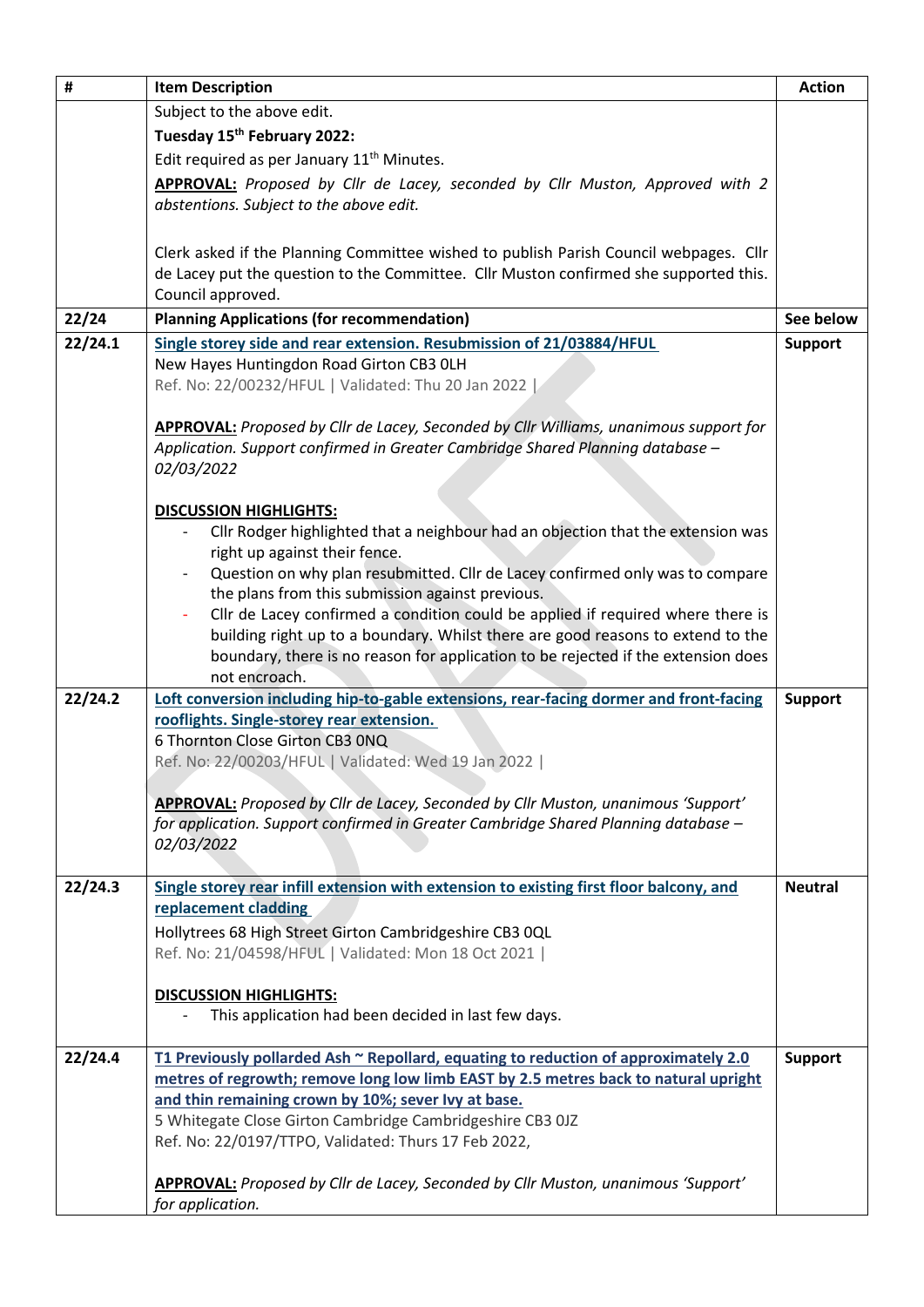| #        | <b>Item Description</b>                                                                                                                                                        | <b>Action</b>  |
|----------|--------------------------------------------------------------------------------------------------------------------------------------------------------------------------------|----------------|
|          |                                                                                                                                                                                |                |
| 22/24.5  | EIA screening opinion under the Town and Country Planning (Environmental Impact                                                                                                | <b>Support</b> |
|          | Assessment) Regulations 2017 to determine whether the proposed development at                                                                                                  |                |
|          | <b>Girton College constitutes EIA development.</b>                                                                                                                             |                |
|          | Girton College Huntingdon Road Girton Cambridge Cambridgeshire CB3 0JG                                                                                                         |                |
|          | Ref. No: 22/00316/SCRE   Validated: Tue 25 Jan 2022                                                                                                                            |                |
|          |                                                                                                                                                                                |                |
|          | <b>APPROVAL:</b> Proposed by Cllr Rodger, Seconded by Cllr Cockley, unanimous 'Support' for<br>application. Comments were not able to be submitted in Greater Cambridge Shared |                |
|          | Planning database on 02/03/2022 as Consultation period has ended.                                                                                                              |                |
|          |                                                                                                                                                                                |                |
|          | <b>DISCUSSION HIGHLIGHTS:</b>                                                                                                                                                  |                |
|          | Cllr Muston stated she found the extensive literature helpful                                                                                                                  |                |
|          | Cllr Muston asked GPC Clerk to note on Planning database that the                                                                                                              |                |
|          | recommendations for Biodiversity were followed.                                                                                                                                |                |
|          | Cllr Williams stated that this was a screening prior to the planning application                                                                                               |                |
|          | Cllr de Lacey confirmed the Transport Assessment team should be consulted.<br>$\overline{\phantom{a}}$                                                                         |                |
|          |                                                                                                                                                                                |                |
| 22/24.6  | Single storey rear extension and home office garden annex (Resubmission of                                                                                                     | <b>Neutral</b> |
|          | 21/03688/HFUL)                                                                                                                                                                 |                |
|          | 89A Cambridge Road Girton Cambridge Cambridgeshire CB3 OPN                                                                                                                     |                |
|          | Ref. No: 21/05422/HFUL   Validated: Mon 13 Dec 2021   Status: Decided                                                                                                          |                |
|          | <b>GPC Planning Committee: No comment</b>                                                                                                                                      |                |
|          | Note: Comments were not able to be submitted in Greater Cambridge Shared Planning                                                                                              |                |
|          | database on 02/03/2022 as Consultation period has ended.                                                                                                                       |                |
| 22/24.7  | Demolition of existing single storey elements and removal of chimney. Single storey                                                                                            | <b>Neutral</b> |
|          | side and rear extension.                                                                                                                                                       |                |
|          | 12 Thornton Road Girton Cambridge Cambridgeshire CB3 0NW                                                                                                                       |                |
|          | Ref. No: 21/05000/HFUL   Validated: Mon 15 Nov 2021   Status: Decided                                                                                                          |                |
|          |                                                                                                                                                                                |                |
|          | <b>GPC Planning Committee: No comment</b><br>Note: Comments were not able to be submitted in Greater Cambridge Shared Planning                                                 |                |
|          | database on 02/03/2022 as Consultation period has ended.                                                                                                                       |                |
| 22/24.8  | Single storey front and side extensions and replacement cladding and insulation                                                                                                | <b>Neutral</b> |
|          | 4 The Brambles Girton Cambridge Cambridgeshire CB3 ONY                                                                                                                         |                |
|          | Ref. No: 21/04786/HFUL   Validated: Mon 01 Nov 2021   Status: Decided                                                                                                          |                |
|          |                                                                                                                                                                                |                |
|          | <b>GPC Planning Committee: No comment</b>                                                                                                                                      |                |
|          | Note: Comments were not able to be submitted in Greater Cambridge Shared Planning                                                                                              |                |
|          | database on 02/03/2022 as Consultation period has ended.                                                                                                                       |                |
| 22/24.9  | <b>Single storey rear extension</b>                                                                                                                                            | <b>Neutral</b> |
|          | 56 Girton Road Girton CB3 OLL<br>Ref. No: 21/04660/HFUL   Validated: Fri 22 Oct 2021   Status: Decided                                                                         |                |
|          |                                                                                                                                                                                |                |
|          | <b>GPC Planning Committee: No comment</b>                                                                                                                                      |                |
|          | Note: Comments were not able to be submitted in Greater Cambridge Shared Planning                                                                                              |                |
|          | database on 02/03/2022 as Consultation period has ended.                                                                                                                       |                |
| 22/24.10 | 5 Day Notice T1. Pine dead and dangerous Fell                                                                                                                                  | <b>Neutral</b> |
|          | Middlefield Huntingdon Road Girton Cambridge CB21 5JD                                                                                                                          |                |
|          | Ref. No: 21/1685/TTPO   Validated: Thu 09 Dec 2021   Status: Decided                                                                                                           |                |
|          |                                                                                                                                                                                |                |